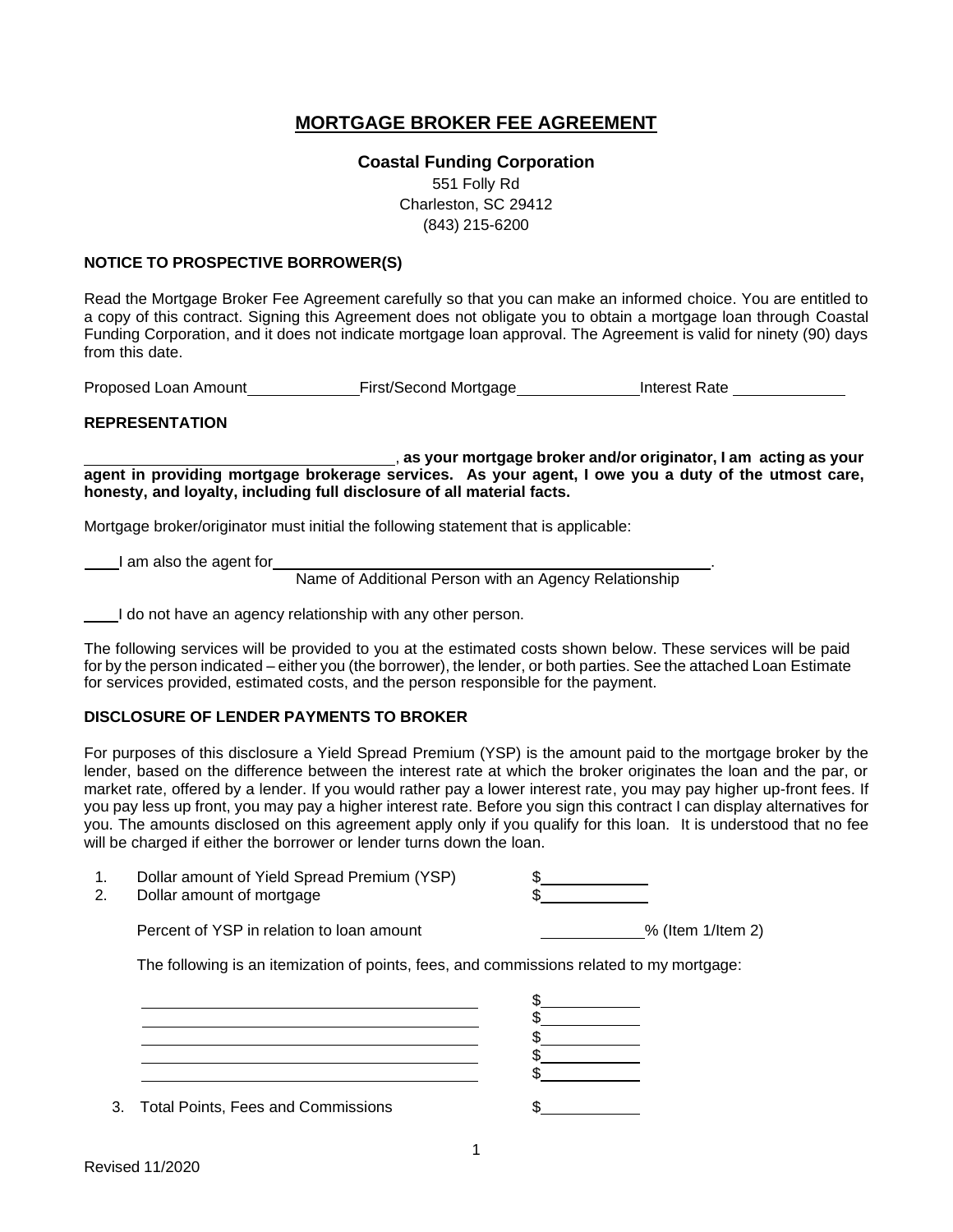| Percentage of Points, Fees and Commissions in<br>relation to loan amount (Item 3/Item2) | % |
|-----------------------------------------------------------------------------------------|---|
| Total of YSP, Points, Fees and<br>Commissions (Item $1 +$ Item 3)                       |   |
| Percent of YSP, Points, Fees and Commissions<br>in relation to the total loan amount    |   |

This loan may be co-brokered, in which case Coastal Funding Corporation Inc. may share mortgage broker servicesor fees with another mortgage broker on behalf of the borrower. Within three (3) days of making a final decision toco-broker a loan, Coastal Funding Corporation Inc. will provide the borrower with written notice of such co-brokering.

### **BORROWER COMPLAINTS**

The S.C. Department of Consumer Affairs is designated to receive complaints or inquiries about the origination and brokering of your mortgage. You may make a complaint to the agency by mail, telephone, or online.

| Address:             | S.C. Department of Consumer Affairs<br>293 Greystone Boulevard, Suite 400<br>Columbia, S.C. 29210 |
|----------------------|---------------------------------------------------------------------------------------------------|
| Mailing Address:     | S.C. Department of Consumer Affairs<br>P.O. Box 5757<br>Columbia, S.C. 29250                      |
| <b>Phone Number:</b> | (803) 734-4200 or (800) 922-1594, Toll-Free in S.C.                                               |
| Website:             | http://www.consumer.sc.gov/                                                                       |

I acknowledge by my signature that I have received a fully executed copy of the Mortgage Broker Fee Agreement at the time of my application for a mortgage. The Agreement has been explained to me, and I understand it. I understand that a copy of the Agreement will be maintained in my file with my mortgage broker. I voluntarily enter into this mortgage transaction.

#### **SIGNATURES**

NAME (Please print)

**CLIENT'S SIGNATURE DATE SIGNED** 

NAME (Please print)

**CLIENT'S SIGNATURE DATE SIGNED** 

By signing below the mortgage broker certifies that the information in this contract is accurate and complies with all provisions of state and federal law.

**Coastal Funding Corporation Inc.** DATE SIGNED